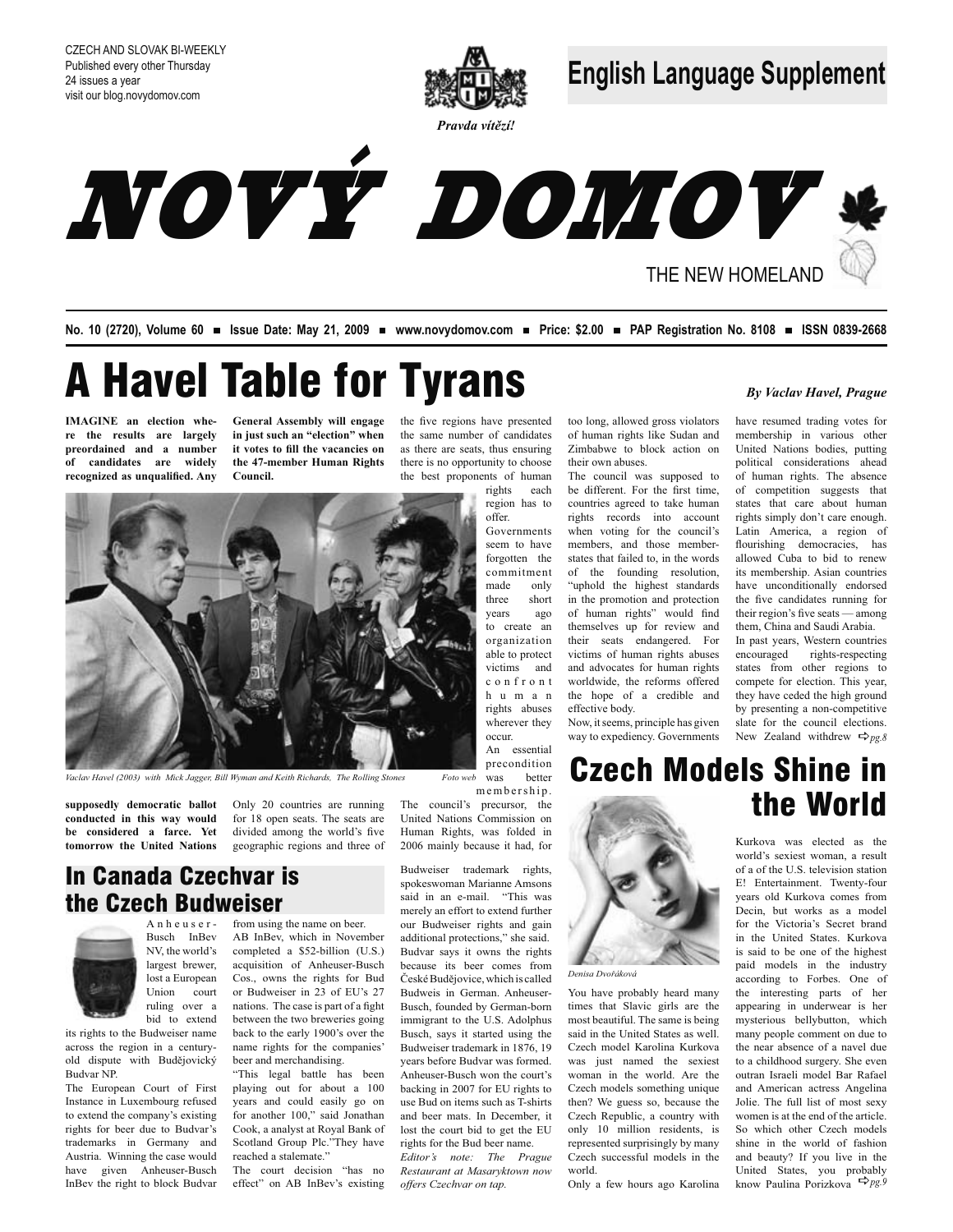### Czech Etiauette

 $\overline{\mathbf{V}}$  isiting the Czech Republic can bring many experiences. Some of them may be good ones, while others can bring negative impressions or embarrassment. Our new series on Czech etiquette should help you to overcome the culture shocks that visitors to the Czech Republic may experience. You may also follow these rules when visiting Slovakia, since the Czech and Slovak cultures are very similar to each other.

Czech restaurants are changing.



It is more difficult to find a very typical Czech restaurant since foreign cuisines are starting to enter the Czech menus. Some changes may be more towards western customs, while others can be still far from what foreign visitors are used to

For example, Americans are very much used to hostesses that seat the guests, and that may be a problem when visiting Czech restaurants. While some restaurants in major cities have started this new trend, many smaller restaurants don't use them. If you don't see a hostess greeting you at the door, go ahead and pick your own seat at a table. You may pick any table you wish,

#### $\Rightarrow$  A HAVEL ... from page 7

when the United States declared its candidacy, leaving just three countries - Belgium, Norway and the United States — running for three seats.

Even where competition is guaranteed, it is minimal. In the Eastern Europe region - which under the United Nations' rules includes all countries behind the former Iron Curtain, including my own, the Czech Republic — the countries running for re-election are Azerbaijan and Russia, whose human rights records oscillate from questionable to despicable. Only Hungary has stepped forward to compete for the region's two seats. The reluctance of Eastern European states to reclaim leadership from human rights abusers does not inspire confidence.

but don't be surprised if people charged for every piece of bread around you are smoking. It is still you eat. The charge is usually not very common to have separate

areas for smokers and non-smokers. Also, be careful not to sit at a table marked "Reserve" or you may soon be introduced to unpleasant an restaurant employee.

Czechs are used to sharing their personal space with

others; therefore, it is very common that Czechs will ask you if they can join you at your table. They would probably ask you: "YEH TUH .<br>VOLNOH?" (Is this seat available?). If you eat with a child, you should expect that the restaurant won't provide you with a high chair. Half portions are usually available. If you see bread at a table, be aware! The

bread is usually not free of charge. If you order soup, the waiter may bring

a breadbasket, but you will be



Like the citizens of Azerbaijan, China, Cuba, Russia and Saudi Arabia I know what it is like to live in a country where the state controls public discourse, suppresses opposition and severely curtails freedom of expression. It is thus doubly dismaying for me to see the willingness of democracies in Latin America and Asia to sit by and watch the council further lose its credibility and respect. Activists and journalists in Azerbaijan and Cuba have already appealed to the international community not to elect their nations to the Human Rights Council. States

committed to human rights

and the integrity of the council

cannot remain indifferent.

Countries must express solidarity

abuses and reclaim the council by simply refusing to vote for human rights abusers in this shamefully uncontested election. Vaclav Havel was the president of the Czech Republic from 1993 to 2003. Copyright 2009 The New York Times Company

with the victims of human rights

very small but it may catch your

attention when you get your bill.

You should also keep on mind

that all the sides are not free of

charge. If you order extra tartar

sauce, ketchup, mayonnaise

(including at McDonald's), they

will most likely appear on your

Foreign customers are usually

known to be good tippers.

Czechs tend to round the bills.

For example, if your bill is 644

crowns, you could round it to

700 crowns. In large cities, it is

becoming more customary to

pay around 10% of the bill. You

should give your tip directly do

the waiter, rather than leaving

it at a table. Keep lots of cash

with you since many restaurants

don't have credit card payment

CzechFolks

bill

options.



PRAGUE



#### **FINE FOOD EMPORIUM** 416.504.5787 638 QUEEN ST. WEST WWW.THEPRAGUE.CA<br>CATERING@THEPRAGUE.CA

Tom's Recipes

BUTTERFLY CHICKEN WITH BARLEY RISOTTO This is great simple recipe for the summer. You can be creative with this one, using different herbs and spices. For the risotto

see what vegetables you have in your fridge to use. Also instead of pan-frying the chicken, the BBO is a great way to cook it as well... especially if it's nice outside.

Have fun and be creative! Chef Tom Kral

#### Ingredients:

|                        | <b>BARLEY RISOTTO</b> |                  |  |
|------------------------|-----------------------|------------------|--|
| 11/2                   | Cup                   | Barley           |  |
| 4 1/2                  | Cup                   | Chicken or vego  |  |
|                        | Tablespoon            | Olive oil        |  |
| 1/2                    | Cup                   | Onion, chopped   |  |
| 2                      |                       | Cloves garlic, n |  |
| $\mathbf{1}$           |                       | Red pepper, dic  |  |
| 1                      | Pint                  | Cherry tomato,   |  |
| 1                      | Cup                   | Green peas, fro: |  |
| 1                      | Cup                   | Romano cheese    |  |
| 1/4                    | Cup                   | Chives, choppe   |  |
| salt & pepper to taste |                       |                  |  |

#### **BUTTERFLY CHICKEN**

|     | Whole                  | chicken, butterf |
|-----|------------------------|------------------|
| 1/4 | Cup                    | olive oil        |
| 1T  | Tablespoon             | fresh marjoram   |
|     | Tablespoon             | fresh thyme      |
|     | Tablespoon             | fresh rosemary   |
|     | salt & pepper to taste |                  |

#### **Instructions:**

**CHICKEN** -cut back bone out of the chicken so you can have it butterflied, see photo -marinate the chicken with rosemary, thyme, marioram. olive oil, salt and pepper -in a large frying pan, heat with some of the olive oil -place the bird in the pan skin side down



-when the skin is golden brown, flip on other side -place in 375 degree oven for one hour -remove from oven to rest for 10 minutes -cut chicken into pieces

#### **BARLEY**

-when you place the chicken in the oven you can prepare the risotto

- -place the olive oil, onion, cook until soft
- -add garlic

-add barley, cook for 5 minutes until lightly toasted -add 3 cups of the stock, bring to a boil -cover and simmer for 25 minutes, stirring occasionally -add peas, peppers, tomatoes, salt & pepper and additional

broth if needed, you can even use the juice from the chicken for extra liquid -cook for another 10-15 minutes

-add the cheese, chives and more salt, pepper if needed

Serves: 4 Prep Time: 30 minutes Cook Time: 1 hour, 15 minutes Total Time: 1 hour, 45 minutes

etable stock ninced

ed cut in half zen , grated

lied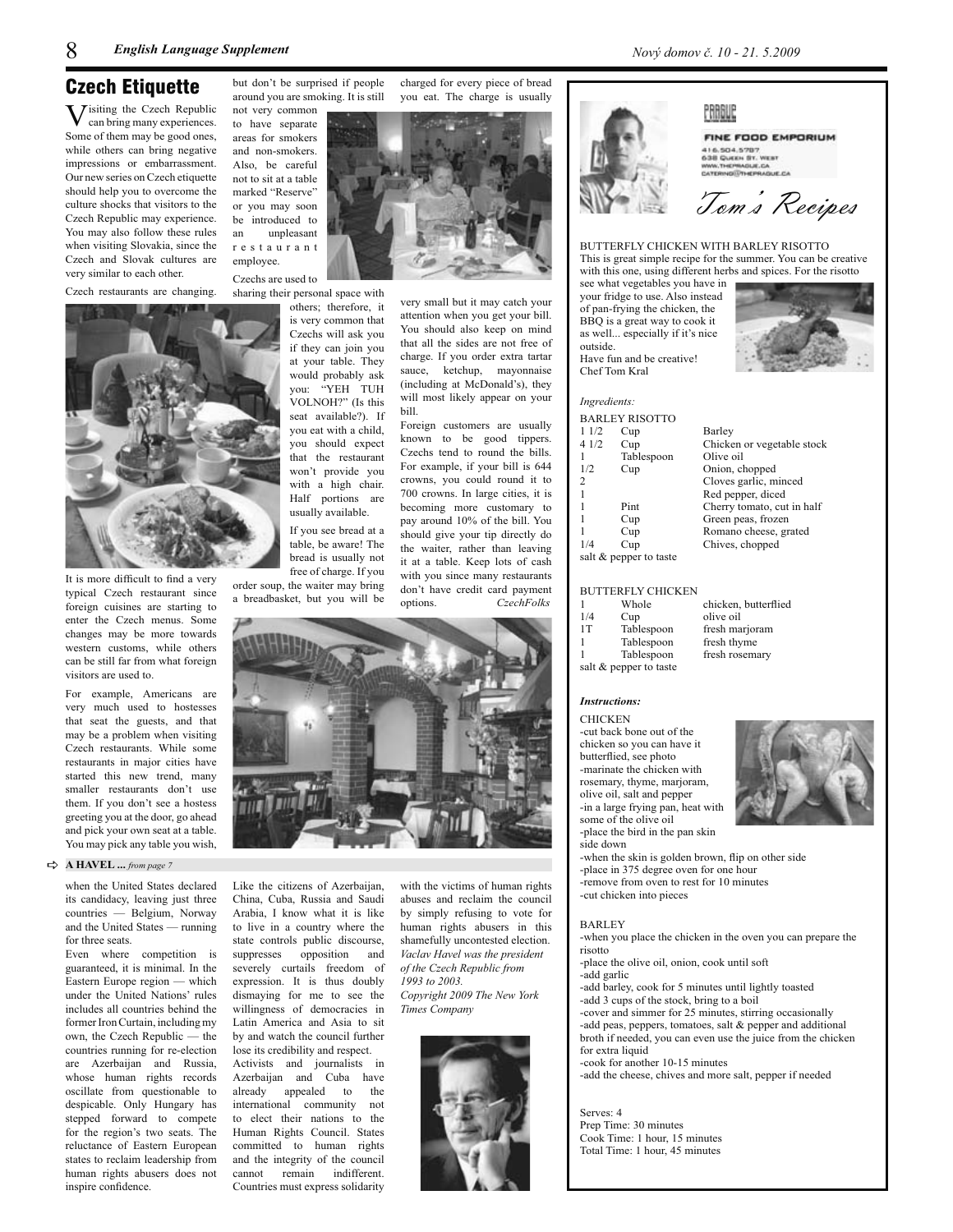

Petra Němcová

during the catastrophic Tsunami of 2004 where she narrowly escaped death, but tragically lost her boyfriend Simon Atlee. Eva Herzigová has become a face of brands Roberto Cavalli, Chonard, and Louis Vuitton

One of the new faces is a model Linda Voitova. who won the worldwide finale of Elite Model Look at age of fifteen.



Eva Herzigová

#### **Czech Dialogue**

Exactly 20 years ago, Eva Střížovská came up with a great idea that led her to the foundation of a magazine called Český dialog (Czech Dialogue). During that time Czechoslovakia became free of communism right after the Velvet Revolution. The country was going through major changes and its citizens were finally free to travel to almost any country in the world. As Czechs were able to travel abroad, the Czech emigrants had a chance to travel back to their home country. Here the magazine served its great purpose to help people to overcome barriers and differences between the Czechs at home and their countrymen that were artificially created by the Communists.

Over the years, the magazine became very popular and it not only helped to overcome these differences, but it also led to foundation of the International Czech Club connecting Czechs around the world through cultural events, discussions, meetings and much more. Český dialog, Sokolovská 179, 190 00 Praha 9, Telefon.: +420 266 311 241, e-mail: strizovska@seznam.cz, m.fialkova@centrum.cz. In Canada: Mrs. Lida Luscher, 995 Pinecrest Rd., Oshawa, ON L1K 2A6, Tel. 905 728-7037

## **A Tale of the Camp Hostyn** with a Happy Ending

Recently, you had an Apportunity to learn about



scouting and its history in the Czech Republic. If you think of scouts, you may think of tents, summer activities and games, bonfires, and lots of fun. It is possible that you or your children may experience all that and more in summer camps. How great would it be if you can actually find a camp abroad that is dedicated to Czech or Slovak children and their friends? The one that we will introduce to you today is called Hostýn and it is the last remaining piece of property in the province of Ouebec that is owned by the Czech and Slovak community. The camp was established by the Czech Jesuit P. Bohuslav Janíček and on May 9th it celebrated its 55th anniversary. The camp, however had some dark times when it did not serve its original purpose, but the hard work and strong belief in supporting Czech and Slovak heritage brought the camp back to its former glory as it once was.

Bohuslav Janíček (1919 – 2002) had a dream to provide an affordable summer camp for children of Czech immigrants that lead him to the foundation



of Hostýn camp in 1954. The first year, he only rented a piece of land in the Laurentian's forest, near the town of St. Calixte. The summer camp provided a shelter for 25 children and lasted a whole five weeks. The next year Father Janíček bought 23 acres of the land and started to build a permanent summer camp with help from other volunteers It included the main building with a kitchen and rooms for the cooks. On May 9th 1955, the camp was put under the administration of the Czechoslovak Welfare Association,  $\mathbf{a}$ charity organization. The next year a dining room was added to the camp and running water and

an electricity were installed. The camp looked like camps that many of us are familiar with from the Czech Republic and Slovakia  $\quad$ cloth tents for children both and counselors 1959, the In organization started to build cabins that were oriented in two circles -

> one circle for boys and one for girls. Each of the 11 cabins per circle could accommodate 3 children, bringing the full camp capacity limit to 66 children at one point in time. Hostýn became a popular place and was attended by 140 children per year. Soon, you could meet children from Montreal, Cleveland, Chicago, Toledo. Toronto. London. Hamilton, Windsor, Ottawa,

New York, Texas, or Sweden. After the Velvet Revolution you could even see children visiting all the way from the Czech Republic.

Unfortunately, Hostýn's peak time was followed by its decline. When Father Janíček retired in 1992, he donated the camp to the Loyola High School. The Czechoslovak Welfare Association was shut down. Later on, the camp was passed along to the

Montreal Jesuits that did not take care of the camp. The camp's friends and loval visitors could not bear to see its poor condition and pleaded with Father Janíček to get the camp back. What, do you think happened next?

Yes, you were probably right. Bohuslav Janíček was able to retrieve the camp and a new association, called Hostýn Association (HA), took over control of the camp on April 20th 1998. This important date was followed by the hard work of volunteers that restored the abandoned buildings. The camp was originally donated to the school named above for its poor attendance Even then in 1998

the interest in the camp was low; however, the camp found its use as a recreational facility for families with or without children. It took an entire four years until the camp served its original purpose again. It was probably due to the fact that the Toronto Masaryk Memorial Institute (MMI) closed its summer camp and joined its forces with HA to create Hostýn summer camp. The camp was further repaired and improved. The summer camp of 2002 was a great success that was followed by more successful years near full capacity.

Today, the camp is a favorite place for children of Czech or Slovak descent between 6 and 15 years old and families and friends of both of the countries. It includes the main building, a kitchen, a dining room, a playground, a volleyball field, a club house, restrooms, a community room, a church, a soccer field, a laundry



room, cabins and more. It also includes a private beach on Lake Lafond. Since the HA is a nonprofit organization, it depends on the dedication of its volunteers and generosity of its sponsors. If you would like to help them to maintain and improve the camp...

The tale of Hostýn shows that the camp has a great future ahead of it as long as children will continue to be interested in our heritage, language, and community. If you have children that speak Czech or Slovak or would like to learn these difficult languages, Hostýn is the place for you. Have fun and, please, share your Hostýn experience with us.

CzechFolks.com





Top model in the world Petra Němcová

She was renamed to Baby Gisele for her similarity to a top model Gisele Bundchen. She was also on the front page Vogue magazine. Other famous Czech model, who became popular in the world are Daniela Pestova. Veronika Vařeková. Helena Houdová, Denisa Dvorakova a Simona Krainova.

This list of popular Czech models is not complete and already you can see that the Czech Slavic faces are entering the world of fame. This is fairly a large number of Czech girls for such a small country. What do vou think...?

Czechs Folks